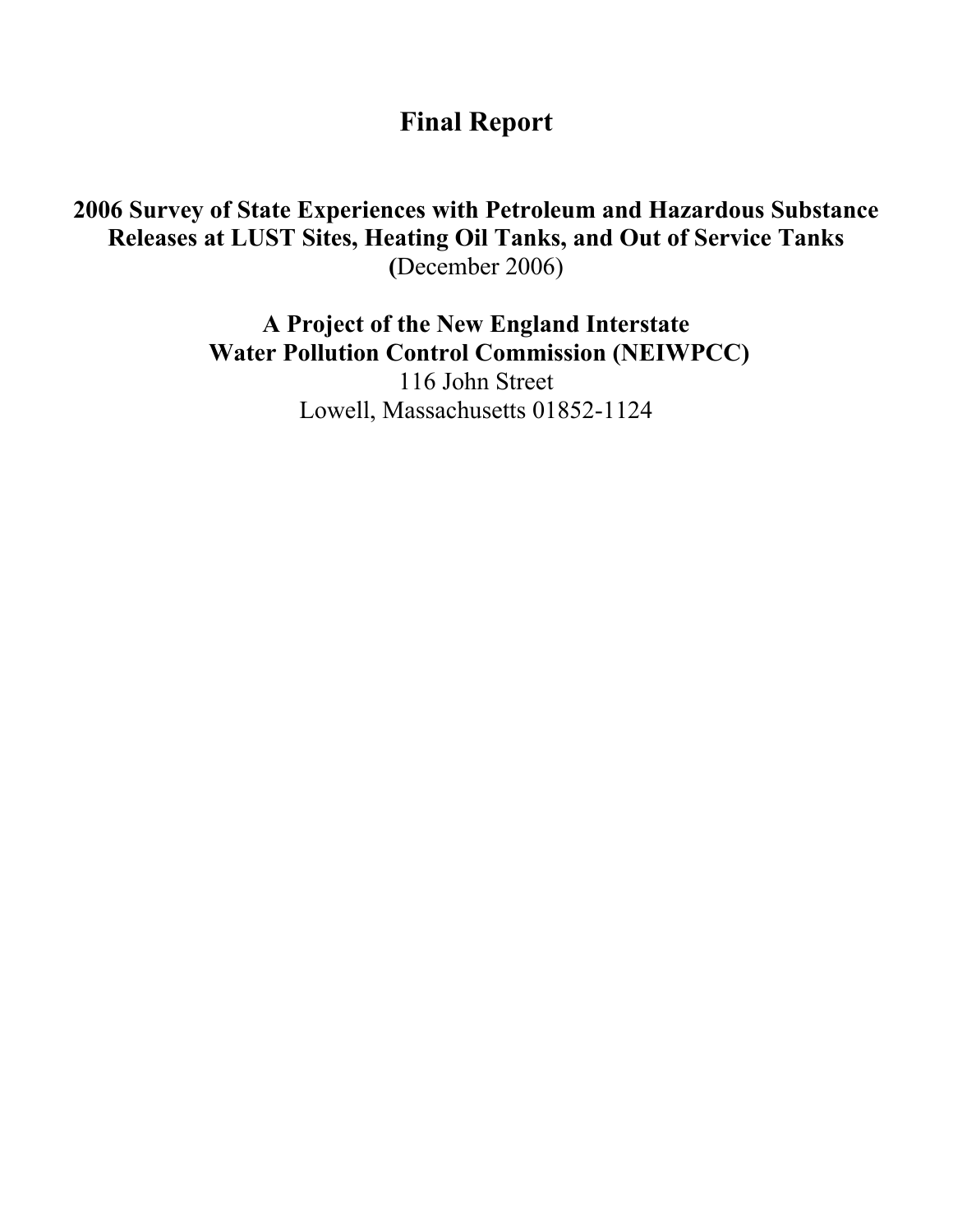# Introduction

In 2000 and 2003, the New England Interstate Water Pollution Control Commission (NEIWPCC) conducted surveys on state experiences with MtBE and oxygenate contamination at LUST sites. In 2006, NEIWPCC received a grant from the U.S. EPA Office of Underground Storage Tanks to develop and conduct a new survey that would address primarily topical LUST-related issues but also other programmatic areas that would help provide insight into state experiences. The new survey is titled *State Experiences with Petroleum and Hazardous Substance Releases at LUST Sites, Heating Oil Tanks, and Out of Service Tanks.*

Ellen Frye of Enosis—the Environmental Outreach Group in Lexington, Massachusetts, developed and conducted the survey for NEIWPCC. Ellen produces *LUSTLine*, NEIWPCC's bulletin dedicated to leaking underground storage tank cleanup and leak prevention issues, and is familiar with issues that arise in state programs. Ellen worked closely with Patricia Ellis, a hydrologist with the Delaware Department of Department of Natural Resources and Environmental Control's Tank Management Branch, to develop a draft set of survey categories and questions. Pat has been an invaluable resource for all three NEIWPCC surveys.

The draft was circulated for comments and further refinement to the following dedicated group of state LUST program staff members: Gary Lynn and Fred McGarry (NH), Read Minor (SC), Richard Spiese (VT), John Menotti (UT), Jeff Kuhn (MT), Greg Hattan (KS), Bruce Hunter (ME), Tim Kelley (CO), and Kevin Graves (CA). Input was also solicited and received from Kara Sergeant, NEIWPCC's project manager for the survey, Mike Martinson, Delta Environmental (standards and cleanup issues), Bruce Bauman, American Petroleum Institute, and Blayne Hartman, H&P Mobile Geochemistry (for soil vapor issues). Thank you one and all!

The survey is very long! The completed questionnaire consists of the following 12 topic sections within which there are a number of questions and subparts:

- 1. State Standards for Specific Gasoline Additives/Blends
- 2. Fuel Blend/Additive Analysis
- 3. Site Assessment
- 4. Drinking Water Impacts
- 5. Remediation
- 6. Remediation Costs Impacts
- 7. Vapor-Intrusion Pathway
- 8. Hazardous Substance USTs
- 9. Heating Oil Tanks
- 10. Out of Service Tanks
- 11. Ethanol
- 12. Miscellany

The survey differs from the previous ones in that it is entirely electronic. State LUST program contacts (or other appropriate personnel) were asked to complete the survey online by logging in, protecting their information by using their own password. Marcel Moreau Associates of Portland, Maine, handled the electronic and data management aspect of the survey. Although it was beta tested, the substantial length of the survey, as well as glitches that were not anticipated, made for a challenging journey to closure. A few questions posed problems because answers entered did not register. A considerable amount of time was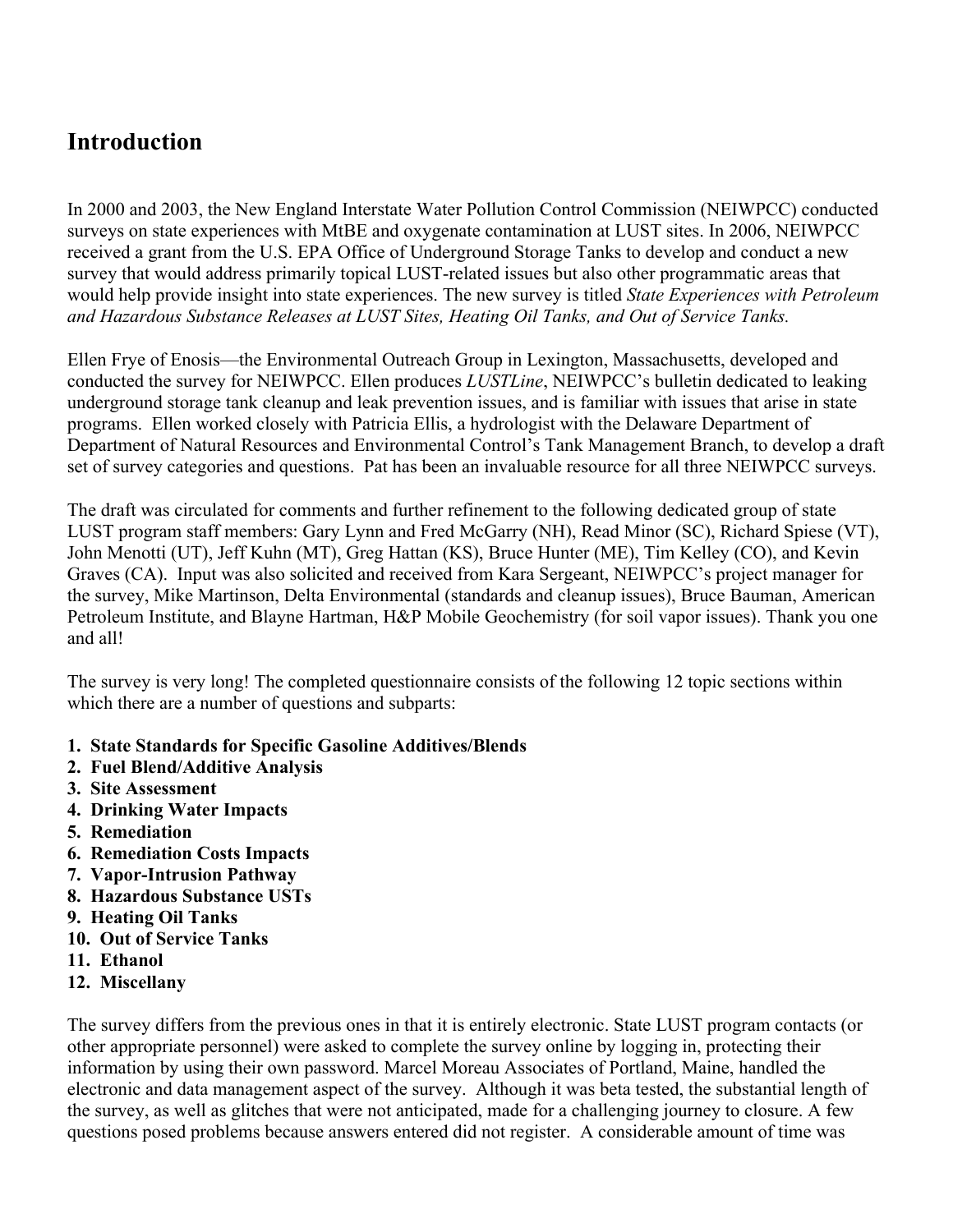spent reviewing the survey responses in order to follow-up state submissions with supplications for either clarifications or answers for the unanswered. Betty Snowman of Marcel Moreau Associates graciously and patiently worked with Ellen to manage the database and address problems as they popped up.

All 50 state LUST program contacts or their designees logged in to the survey. Keep in mind that responding to this survey was entirely voluntary. Hence, we are pleased to report that all states completed at least Section 1. Only three states (IN, GA, LA) left the survey less than half completed. Forty-seven states substantially answered the questions, and some gave us an amazingly thorough level of detail and thought. The goodwill and professionalism of the state personnel who worked on the survey and responded to our questions and glitches was truly impressive!

It is important to note that by their nature, many questions lend themselves to judgments/estimates based on the professional experience of the respondent and should be taken as an indication of trend. All state representations are directly taken from the database, except in the rare instance when a personal clarification was needed. That being said, however, we cannot guarantee that all states understood a given question and answered it accordingly. All states were given an opportunity to check their answers. If a state is misrepresented, changes can be sent to Kara Sergeant at KSERGEANT@neiwpcc.org so that that changes can be noted on the NEIWPCC website.

Given the fact that this survey was designed to provide states with a snapshot of what their peers in other states are doing about relevant issues at this point in time, we hope that those in the state UST/LUST programs will take the time to find out how each other answered. Others in the industry may also find the information provided in the survey helpful in understanding state responses to areas of interest. Some questions parallel those asked in 2003, and some of the results are compared in the "State Response Summary" attachment. The many comments states made regarding these questions are of particular interest because they provide nuance that underlines the uniqueness of these 50 programs. (Unfortunately, some comments were cutoff due to character limits programmed within each question.) We hope that by conducting this survey, more states will begin to seek answers to the kinds of questions we've asked.

Besides finding out about what kind of information states can provide, it is also worth pointing out that there are many "don't know" responses that also tell us something. It is not always clear whether a state database does not have this information, whether it is difficult to access...or what. When a state does keep a thorough database, it has the invaluable ability to call up informational and programmatic profiles that can serve many purposes…like filling out surveys.

To see the full report go to: http://www.neiwpcc.org/mtbe.asp

The report has three important Attachments:

- Attachment 1 "State Response Summary"
- Attachment 2 "State Standard Summaries"
- Attachment 3 "Contact List for State LUST Site Action Levels, Cleanup Levels, and Drinking Water Standards"
- Attachment 4 "Compiled 2006 Survey Results" for all the states

The remainder of this report consists of a brief synopsis of information contained in each survey section.

We thank all who took the time to respond to this survey.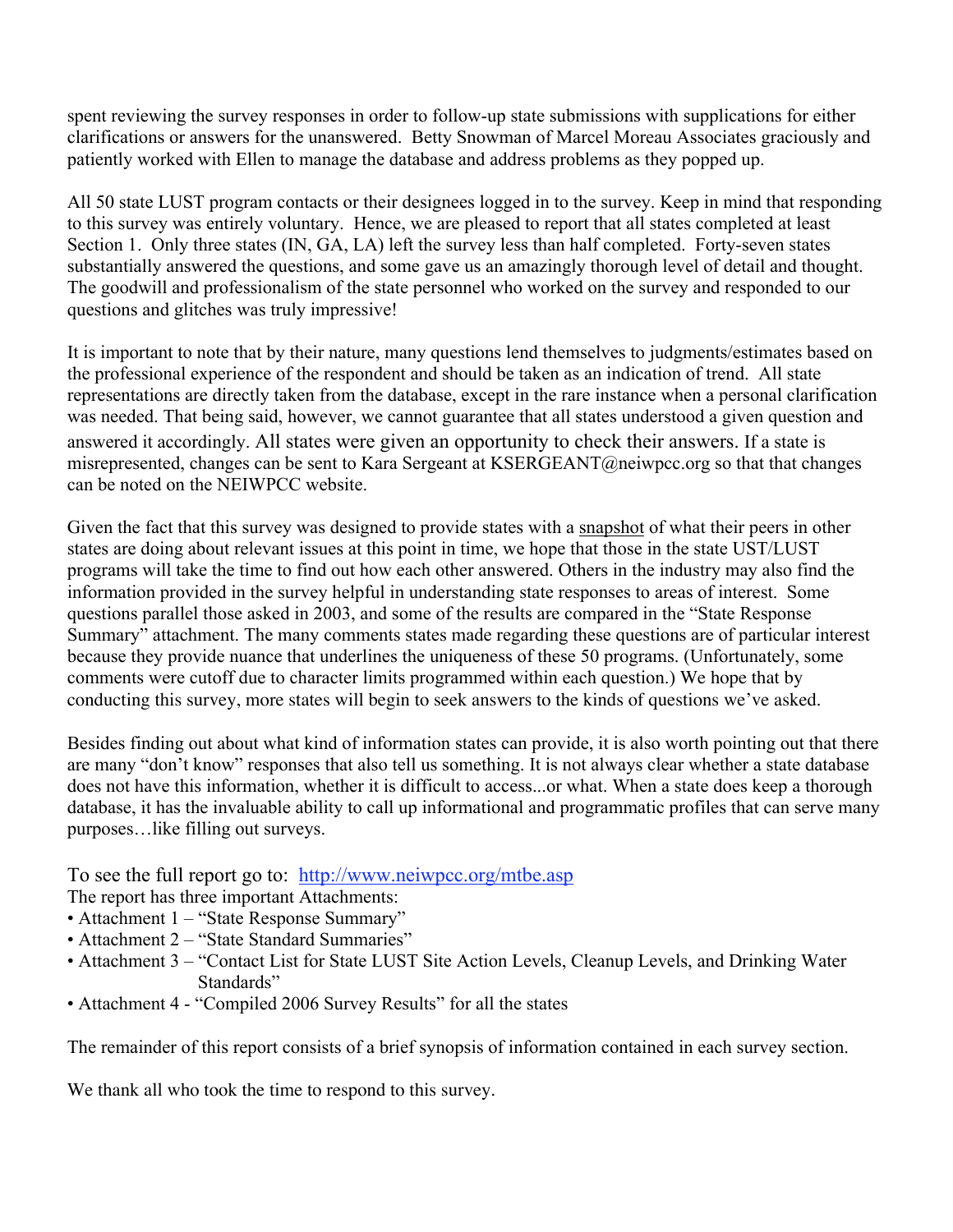## 1. State Standards for Specific Gasoline Additives/Blends

This section consists of 17 questions, most of which with subparts, that focus on gasoline additives and blends. Why do we care about this? Those who have been dealing with LUSTs for more than 15 years will probably remember that MtBE was barely, if ever, mentioned in cleanup discussions in the early days of the LUST programs. But that changed as states began looking for and finding MtBE in soil and groundwater, particularly in RFG areas. Despite the fact that there wasn't and still isn't a federal MCL for MtBE, many states tried to address the problem by adopting action and cleanup levels based on the EPA Drinking Water Advisory or some toxicity or risk-based criteria. Now because of lawsuits, state bans, the removal of the 2 percent oxygenate mandate for RFG as part of the Energy Policy Act of 2005, and U.S. EPA's subsequent rule to amend the RFG regulations in order to eliminate regulatory standards requiring the use of oxygenates in RFG, MtBE is fast disappearing from gasoline. But that doesn't mean that we're off the hook and back to analytical basics.

If there is one thing we should have learned from MtBE it is that it is a very good idea to pay attention to the kinds of compounds that are being added or blended into our gasoline, not only from a specific health risk point of view, but also in terms of how that compound interacts with or affects another compound in that gasoline in a groundwater/soil setting. For example, it is now fairly widely understood that ethanol in the environment is the preferred meal for many of the microorganisms that would otherwise chow down on a BTEX plume. As another example, TBA and TBF can be found as MtBE degradation byproducts. Research has shown time and again we really need to understand these processes and pay attention to what's in our gasoline.

Through this survey, we have sought to better understand how much states are paying attention to certain components of a gasoline release, the occurrence and extent of potentially harmful fuel additives and blends in LUST-related soil and groundwater environs, and what states have learned. The first section of the survey asks questions about state action levels, cleanup levels, or drinking water standards for 12 different compounds—MtBE, TBA, Ethanol, TAME, ETBE, DIPE, EDB, 1,2 DCA, lead, TBF, ETBA, and TAA—and if states have standards, what are they? (See Attachment 1 – "State Response Summary" and Attachment 2 – "State Standard Summaries.") The last six compounds were added to this list since the last survey because they have either become compounds of concern with regard to UST releases (i.e., EDB, 1,2 DCA, lead) or they could be an emerging concern (i.e., TBF, ETBA, TAA).

In the cases of EDB, 1,2 DCA, and lead, which have federal MCLs, we ask if the LUST program enforces the federal MCL or has separate action levels, cleanup levels, or drinking water standards. This question is an example of how you need to be very careful about how you ask a question. In the case of EDB, for example, states like Florida and Oregon answered "no" because they have stricter standards, others answered "no" because they don't enforce the federal MCL. States like Massachusetts, Montana, North Carolina, and Rhode Island answered "yes" but they actually have stricter standards than the federal MCL. Clearly, because there are MCLs for these substances, the LUST programs are largely analyzing for them and using either federal MCLs or more conservative levels.

The remaining compounds of interest in this survey do not have federal MCLs and thus may or may not have standards. If they do have standards, they are either risk-based or highly variable state-specific standards. Regarding MtBE, 41 states have standards of some kind. One less state has standards than 2003. At that time Virginia was in the "yes" column. This time, Virginia reported that "legislation repealed the requirement that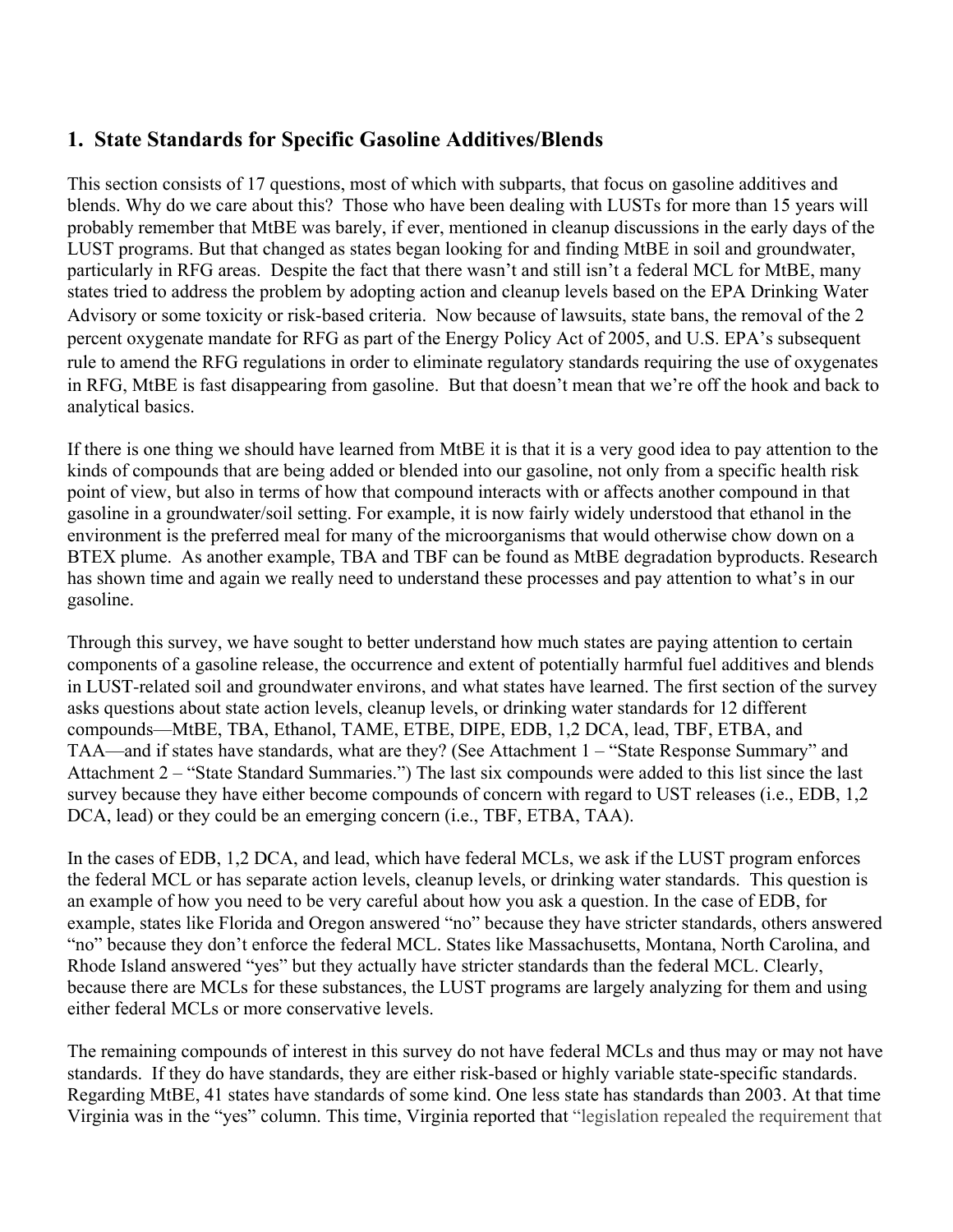required operators of water supplies to report to VDEQ and VDH MTBE levels greater than 15 ppb." This time around, Vermont has set the lowest groundwater action level of 1 ppb for MtBE, TBA, ethanol, TAME, ETBE, and DIPE.

Regarding TBA, ethanol, TAME, ETBE, and DIPE, more states have standards today than in 2003—for TBA-15 states indicated they have standards versus 7 in 2003; for ethanol-7 states indicated they have standards versus 4 in 2003; for TAME-11 states indicated they have standards versus 4 in 2003; for ETBE-10 states indicated they have standards versus 3 in 2003; and for DIPE-11 states indicated they have standards versus 6 in 2003. A few more states indicated that action levels for some of these compounds are in the works. As would be expected, only a few states had any semblance of a standard for TBF, ETBA, and TAA, but as learned in a later question, a few states are beginning to think about these compounds.

#### 2. Fuel Blend/Additive Analysis

According to state responses in this section, 11 states receive information of the composition of fuels in their state, and that information comes primarily from state weights and measures offices. This section seeks more information on if, when, and for what fuel blends/additives states require sampling and analysis in groundwater and soil. Again, MtBE gets the most attention, although EDB, 1,2 DCA, and lead are getting some attention on a site-specific basis in gasoline. When asked how often during sampling events at their LUST sites, *groundwater* samples are analyzed for each of the compounds of interest, 31 states selected the option of 81-100% of the time for MtBE; the other compounds were substantially lower in frequency.

This section asks about detection limits/analytical methods for the various compounds of interest in groundwater and soil. The "State Response Summary" provides a chart for question 2-4a that shows the state responses for groundwater. For example, the chart shows that USEPA SW-846 Method 8240/8260 (GC/MS) is the most widely used method for all of the analytes. Within this method, detection limits range from 0.2 to 70 ppb for MtBE. For EDB, however, this method is used as well as USEPA Drinking Water Method 524 (GC/MS), SW-846 Method 8011, and USEPA Method 504.

#### 3. Site Assessment

This section asks states about various aspects of site assessment. Asked if they are using U.S. EPA TRIAD or similar expedited site-characterization approaches, 10 states said "yes," 2 said "most of the time," 22 said "no," 15 said "rarely," and one "don't know." Asked if they use advanced site characterization technologies (e.g., MIPS, geophysical investigation), 12 states said "yes," 1 said "most of the time," 10 said "no," and 26 "rarely." With regard to questions on considering diving plumes and conducting vertical characterization of groundwater at LUST sites, most states do this on a site-specific basis. Fourteen states say they see constituents other than MtBE in diving plumes. Thirty-one states say they use a 10-foot monitoring well screen interval. Other questions address cross-contamination incidents, changes in observed MtBE levels as the compound exits gasoline, and frequency with which contaminants exceed action levels. This section also contains a series of charts that document hotspot levels for the compounds of concern, levels at receptors, and distances between hotspots and receptors.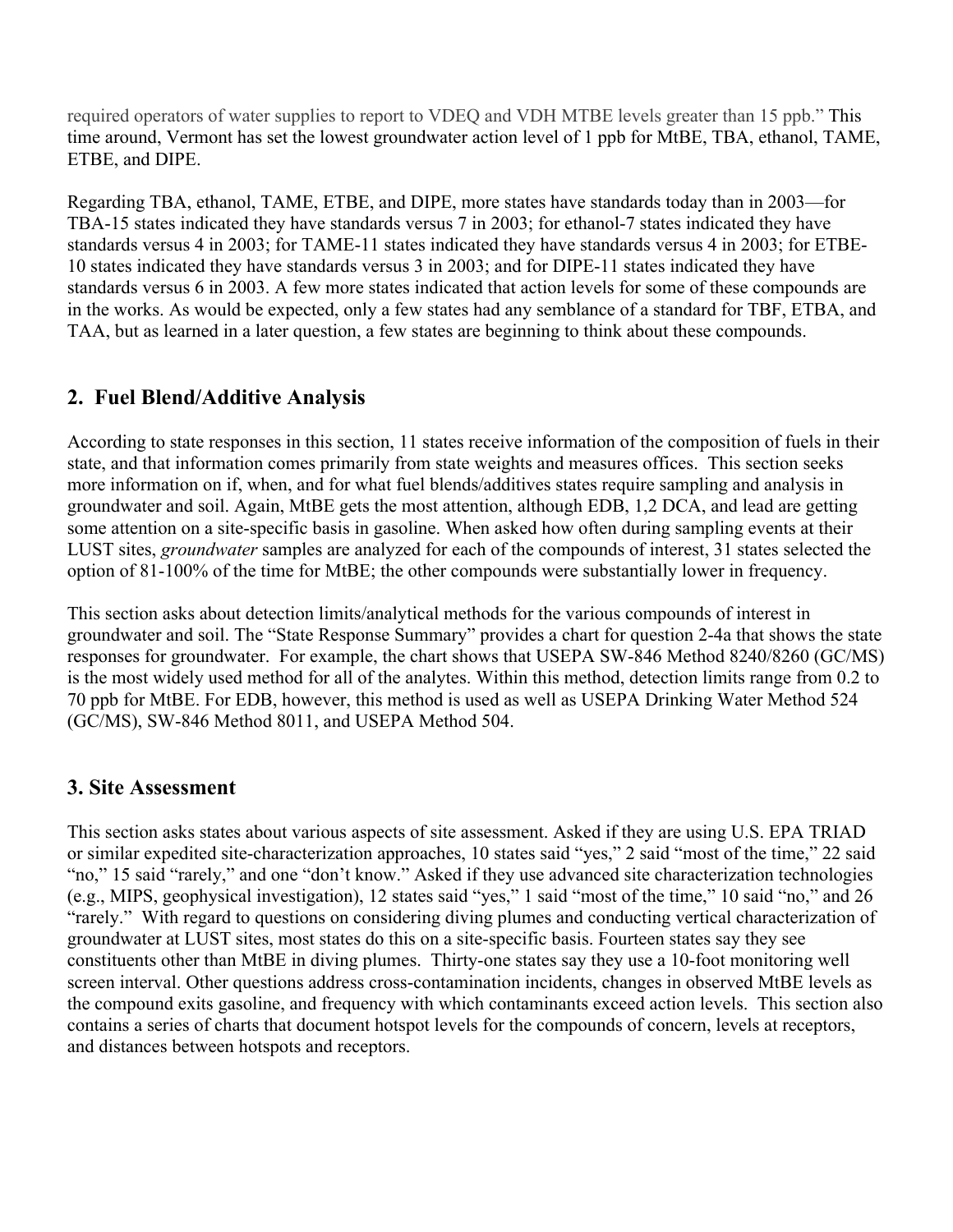## 4. Drinking Water Impacts

Due to the very mutual interests of drinking water/groundwater protection, this section has a line of questioning meant to ascertain how much state drinking water and LUST programs communicate and share information. The survey responses indicate that there is communication between programs at some level, but it doesn't appear that many states have made a concerted effort to connect. Thirty-four states say they give cleanup priority to sites located in source water protection areas, another seven say they do sometimes.

In 2003, 24 states reported that their drinking water program requires routine analysis for M*t*BE in drinking water. (This number was the same in 2000.) In this 2006 survey, 21 states say their drinking water program requires routine analysis for M*t*BE. But there is another option in this survey that wasn't in the previous surveys—"not required, but analyzed"—which eight states checked off.

The summary chart for question 4-6 provides information on numbers of private, public community, and private non-community wells that have been contaminated with MtBE. Fifteen states did not know or did not have access to information. In comparing the results from the 2003 and 2006 surveys, the 2006 numbers were slightly lower in the private and public community well categories, except for numbers of wells ranging from 500 to more than 900. In 2003, two states answered that they had more than 500 MtBE-impacted private wells. In 2006, three states had 501 to 700 MtBE-impacted wells and two states had more than 900 MtBE-impacted wells. One state had more than 900 impacted public community wells and one state had 501-700 impacted public non-community wells.

In question 4-7 we attempted to find out if any of the other compounds of interest had impacted wells. While most responses were "don't know," there were a few cases of impacts by TBA, TAME, EDB, and 1,2 DCA. Two questions address whether or how many private well users have been provided with bottled water or point-of-use treatment or if private wells have been replaced with new wells or public water because of fuel blends/additive contamination.

## 5. Remediation

In this section we attempted find out about state experiences with remediating EDB, 1,2 DCA, and E10 and E85. While this section is heavy with "don't knows," this was expected because, especially for ethanol, states don't have much experience. For example, eight states have remediated sites with EDB and/or 1,2 DCA contamination and provide information on technologies used (primarily pump and treat and soil vapor extraction) and if they worked (looks good). With regard to ethanol releases, a few states have noted fate and transport characteristics associated with cosolvency, anaerobic groundwater, methane gas generation, and remobilization of NAPL.

This section has a group of questions concerning NAPL removal and allowable levels for closure. Question 5-8 provides respondent ratings for free-product removal technologies. Excavation, multiphase extraction, and soil vapor extraction had the highest ratings.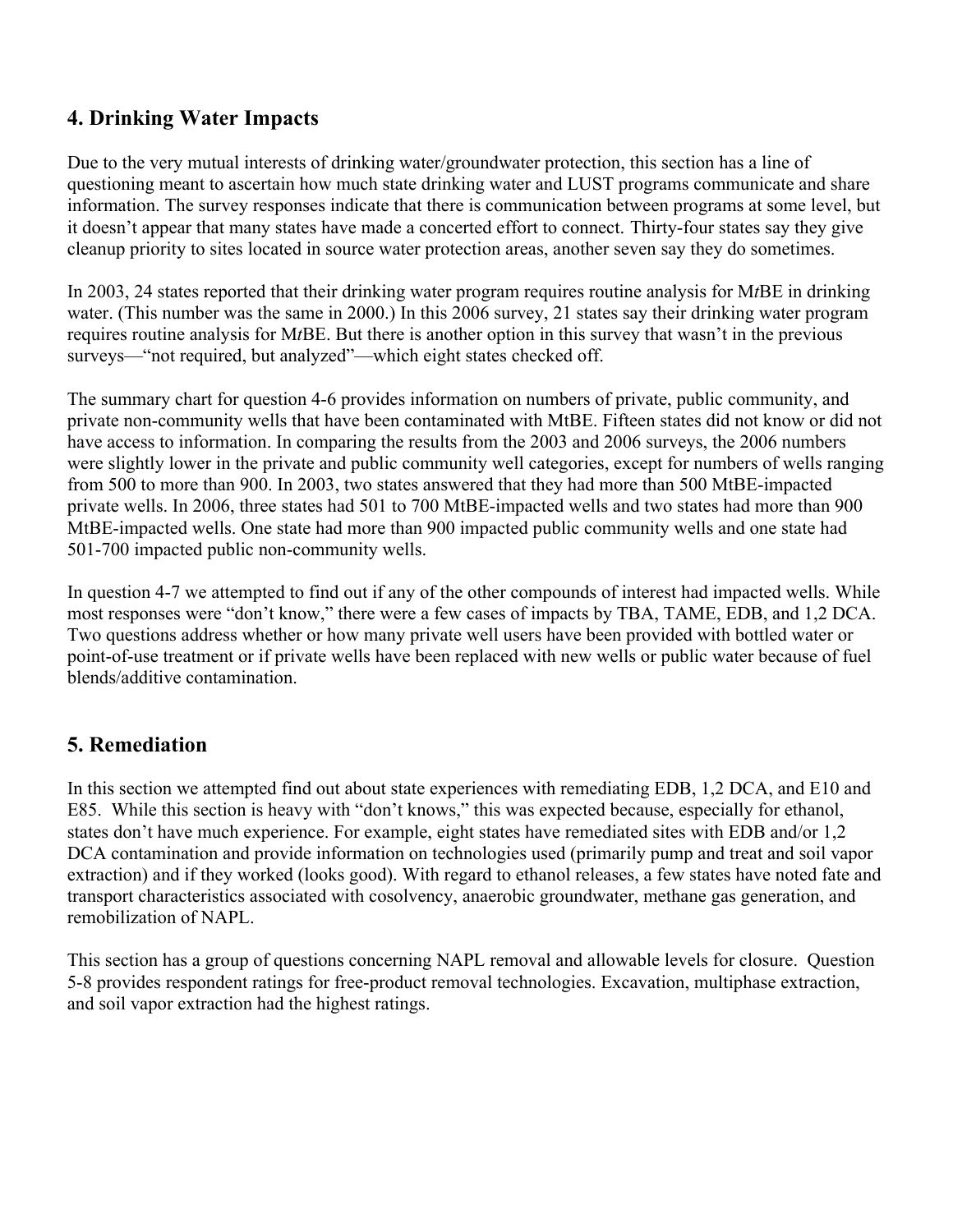#### 6. Remediation Cost Impacts

Question 6-1 asks states to indicate the percentage of sites where MtBE has had a noticeable impact on the cost of remediation. This set of answers is provided in a table. While a large portion of states feel MtBE has caused no increase in the cost of remediation, there are a number of states that feel that MtBE increases costs at some sites a little bit, significantly, and very significantly. Question 6-2 asks about increased cleanup costs because of the other compounds of interest. Again, while most states said "no," a few others said "yes," especially for TBA, EDB, 1,2 DCA, and lead. Top factors that drive up costs include longer plumes, longer monitoring period, and substance recalcitrance.

## 7. Vapor-Intrusion Pathway

Forty-one states say that vapor intrusion is a concern at LUST sites in their state. Twenty-eight states have guidance/policy for evaluating the vapor-intrusion pathway. Ten states say they are considering implementing vapor-intrusion pathway guidance. Question 7-3 lists websites that states provided if they have guidance that is on the Web.

### 8. Hazardous Substance USTs

When asked how many federally regulated hazardous substance (non-petroleum) USTs are registered in their state, 18 states answered "don't know" or didn't answer. This is partly because these tanks are sometimes regulated under a different state program. But with 18 states answering "don't know," all hopes of getting any sense of the total number of hazardous substance USTs in the United States fades. Nevertheless, 34 states have provided this information. They have also provided state websites if the state has developed guidance/regulations for hazardous substance USTs (at least 32 have) and an indication of how frequently these tanks are inspected. Very few releases from these tanks have been reported and thus there is little information about product released and no information on fate and transport. Thirty-four states felt that these tanks are being adequately addressed, nine didn't know, and three had concerns. We asked about these tanks because there is so little at all said about them; however, most are now aboveground.

## 9. Heating Oil Tanks

Many states do not rely on heating oil and therefore do not have to worry about heating oil tanks. Northern states are most likely to have substantial numbers of heating oil tanks, especially home heating oil tanks. Some of these tanks are buried underground, some are outdoors aboveground, and others are indoors in a basement or shed. There is no question that heating oil tanks leak. In many cases realtors and/or banks have pushed to have buried tanks removed and placed indoors or outdoors in a well-constructed system where owners can visually inspect them. But to the extent we were able to get information from the states on heating oil tanks for this survey, we have to admit it is sketchy from a big picture perspective. The chart for question 9-3 shows that some aspects of heating oil tanks are regulated in some states. The fact that most heating oil tanks either are not regulated or are minimally regulated explains why so many states couldn't really answer the questions in this section.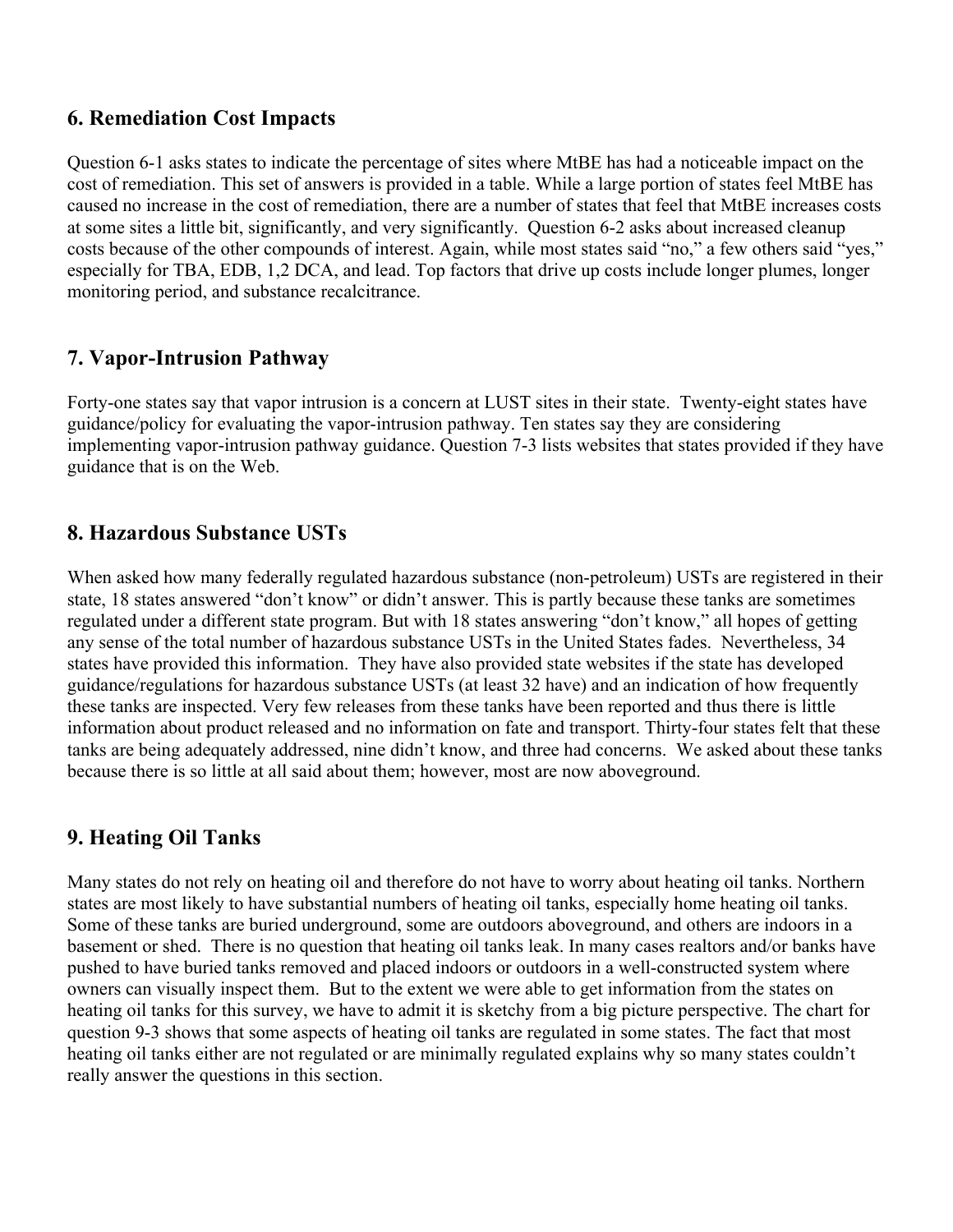On the heating oil cleanup side, 18 states have a state fund that covers heating oil tanks in some form or fashion. Five states have some other type of fund that helps out when needed. There is a little bit of information on the percentage of cleanup fund monies spent on heating oil tanks and the percentage of UST releases that come from heating oil tanks.

## 10. Out of Service Tanks

In question 10-1, we asked states about numbers of tanks in the following categories of out-of-service tanks—Temporarily Closed (legal), Permanently Closed (closed in place or removed) (legal), and Orphaned/Abandoned (out of service but not properly closed with or without known responsible party). We got very good hard data from most of the states. We wanted to provide a national snapshot of where the states are now with these tanks. Nine state answered "don't know" for temporarily closed and seven for permanently closed; however, the remaining state responses give us a good sense of the magnitude of tanks that have been permanently closed and the large number of temporarily closed tanks that are being monitored and inspected pretty much in the same way as in-service tanks. The orphaned/abandoned tanks are less well documented, but 22 states have estimates or hard numbers for these tanks as well. Seventeen states indicated that they have programs to remove orphaned/abandoned tanks.

Respondents provided a range of answers as to how many LUST sites in their state are being redeveloped for another use through a brownfields program. The question was referring to any brownfields-type program. Minnesota answered with the staggering number of "approximately 2,400." When we checked in to verify that number, we were assured that they have had that type of program for many years and that it has been very successful.

## 11. Ethanol

One thing seems clear with regard to ethanol and USTs: we are in the early stages of understanding what this substance will mean to fuel storage systems and the potential for releases and the effect of a release in the subsurface environment. In this survey, 34 states said that E85 is used in their state. Clearly, there are just a few here and there in each case. Only two states, Iowa and Minnesota, knew of E85 releases in their state. On a more general level, 14 states said they knew of ethanol releases in their state from E10 to neat ethanol. Thirteen states describe the releases. On ethanol compatibility issues, states still know more about concerns they have read about than that they have seen. Michigan expressed concern that tank owners would not consider compatibility issues before filling tanks with E85 and that not all E85 tanks are registering as required.

## 12. Miscellany

We asked states to rank the primary ways releases are identified/reported in their state. Tank removal was ranked highest, followed by property transfer, and then leak detection. We asked states to rank tank leakdetection methods. Top rankings went to interstitial monitoring, followed by automatic tank gauges, and then tank tests. We asked states to rank piping leak-detection methods. Top rankings went to electric line-leak detectors (LLDs), followed by piping tests, then interstitial monitoring, then the mechanical LLD.